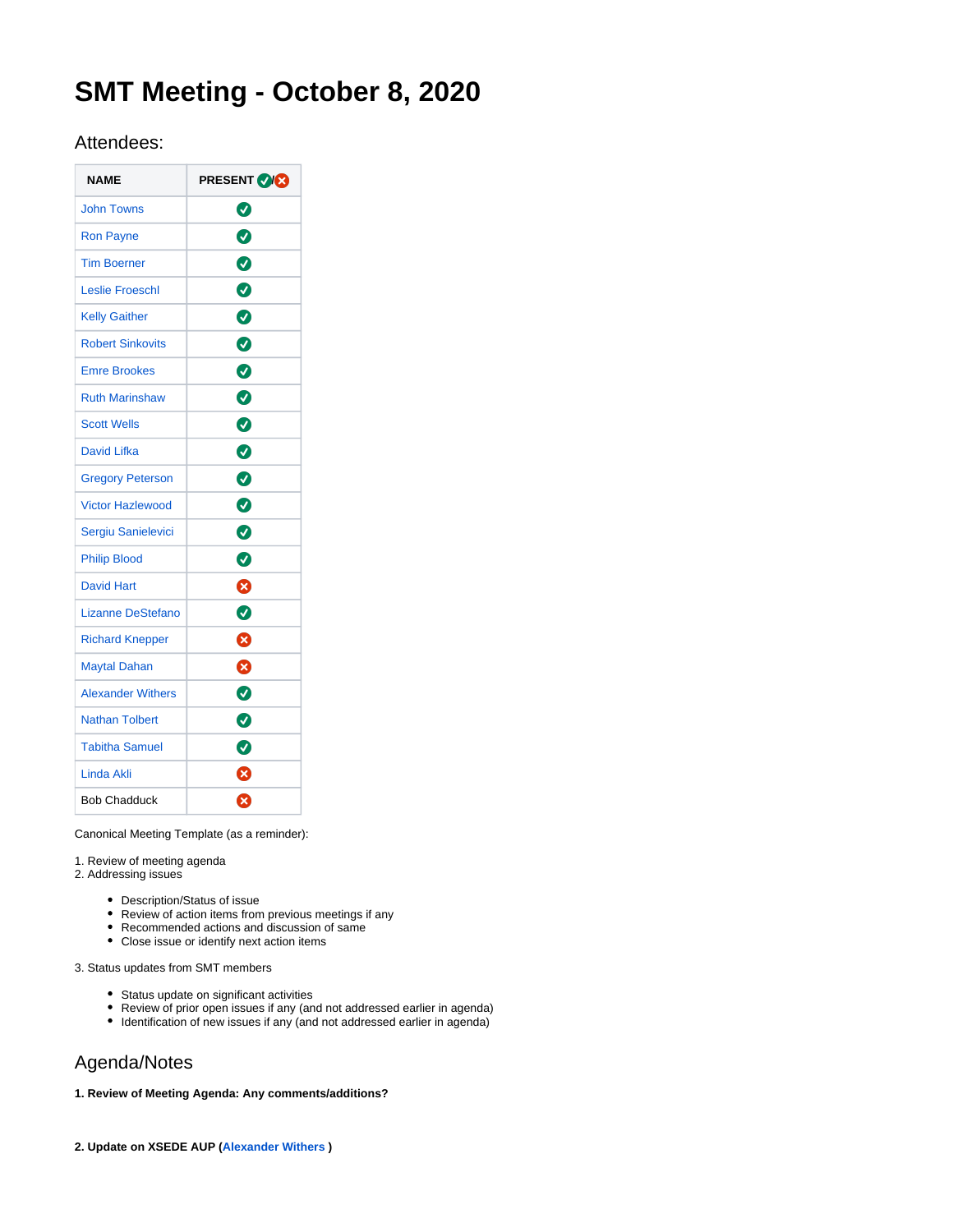#### Previously:

• Previous discussion archived: [SMT Meeting - September 10, 2020](https://confluence.xsede.org/display/XT/SMT+Meeting+-+September+10%2C+2020)

#### Discussion:

Sent the next iteration of the AUP (included 2 minor edits: added helper link re. XSEDE policies, referenced code of conduct).

Decisions:

#### **3. XSEDE2 Reporting [\(Leslie Froeschl\)](https://confluence.xsede.org/display/~lfroesch)**

#### Previously:

- **Previous discussion archived: [SMT Meeting September 10, 2020](https://confluence.xsede.org/display/XT/SMT+Meeting+-+September+10%2C+2020)**
- (9/24) No update
- (10/8): IPR13 coming up starting first week of November. L3 text will be due 11/3 and L2 text 11/5. Please try to be on time!

#### Discussion:

Decisions:

#### **Around the call up**

Follow this basic outline:

- Status update on significant activities
- Review of prior open issues if any (and not addressed earlier in agenda)
- Identification of new issues if any (and not addressed earlier in agenda)
- $\bullet$  Identification of recent improvements implemented

#### Updates from SMT members:

- PI (John/Ron)
	- COVID19 HPC consortium update: taking a more active role in types of projects it seeks from community. Would like more submissions on therapeutics & patient care. Working on updated guidance to proposers & reviewers. ECSS supporting many of those projects. Thank you to Maytal & team (David Montoya) for being so responsive about posting updates to the web.
		- Some may have restricted access/controlled use data. Not all providers can support that kind of work. Updates to guidance advise proposers which providers can support their work if they have this kind of data.
- $\bullet$  Tim
- No update
- CEE (Kelly) -
	- Terminology task force will have an update for next SMT call
	- Concern about lack of diversity in XAB candidates. Proposal to add someone intentionally to add diversity.
		- John: while not opposed, want to think about process. Have specified how many members there are as part of our PEP, which is approved by NSF. If we're going to change this, John needs to discuss with Bob.
		- Kelly & Linda to propose list of nominees.
- ECSS (Bob S/Phil/Sergiu)
	- Scheduling training for ECSS staff with AMD & IU (open stack). If no limits on number of attendees, could be good to open up to other XSEDE staff outside ECSS
- XCI (Dave L/Craig) -
- John & Dave have been discussing deputy L2 candidates for XCI. No decision yet. If you have thoughts, please share with Dave & John. Ops (Greg/Victor) -
	- Looking into Liferay & security sorts of things.
	- Victor working with Tabitha on new SPs. Elevating cybersecurity in kickoff meetings with SPs to make this topic more prominent. Looking at cybersecurity in the agreement for L1 SPs & will bring changes to SMT.
- RAS (Dave H/Ken/Nathan) -
	- Preparing for new SPs. Had AMIE workshop on Monday for them. 17 people from incoming SPs attended.
- Program Office (Ron/Leslie) -
	- Reminder: Enter Publications in XUP and documents in IDEALS
	- Reminder: Reference collaborations in tracking worksheet: [https://docs.google.com/spreadsheets/d/19YRAPeAForh5I9Xvhj8nKjROe3-](https://docs.google.com/spreadsheets/d/19YRAPeAForh5I9Xvhj8nKjROe3-JN7a1caLYbNamPaw) [JN7a1caLYbNamPaw](https://docs.google.com/spreadsheets/d/19YRAPeAForh5I9Xvhj8nKjROe3-JN7a1caLYbNamPaw)
	- Reminder: Address recommendations (Jira)
	- October XAB call: Friday, Oct. 30 11am-3pm ET. Agenda to include:
		- Program updates from John
			- Climate study report from Lizanne/SP&E
			- ~30 min update from each L2 area with updates on PY10 updates
	- L2s will be expected to respond to recommendations of climate study report during December quarterly meeting
- SP Forum (Ruth)
	- Good conversations with Tabitha in her new role.
	- Next Thursday Dave H/RAS team will attend SPF call to talk about AMIE changes.
- UAC (Emre)
	- Consider inviting XAB candidates not chosen to participate in the UAC.